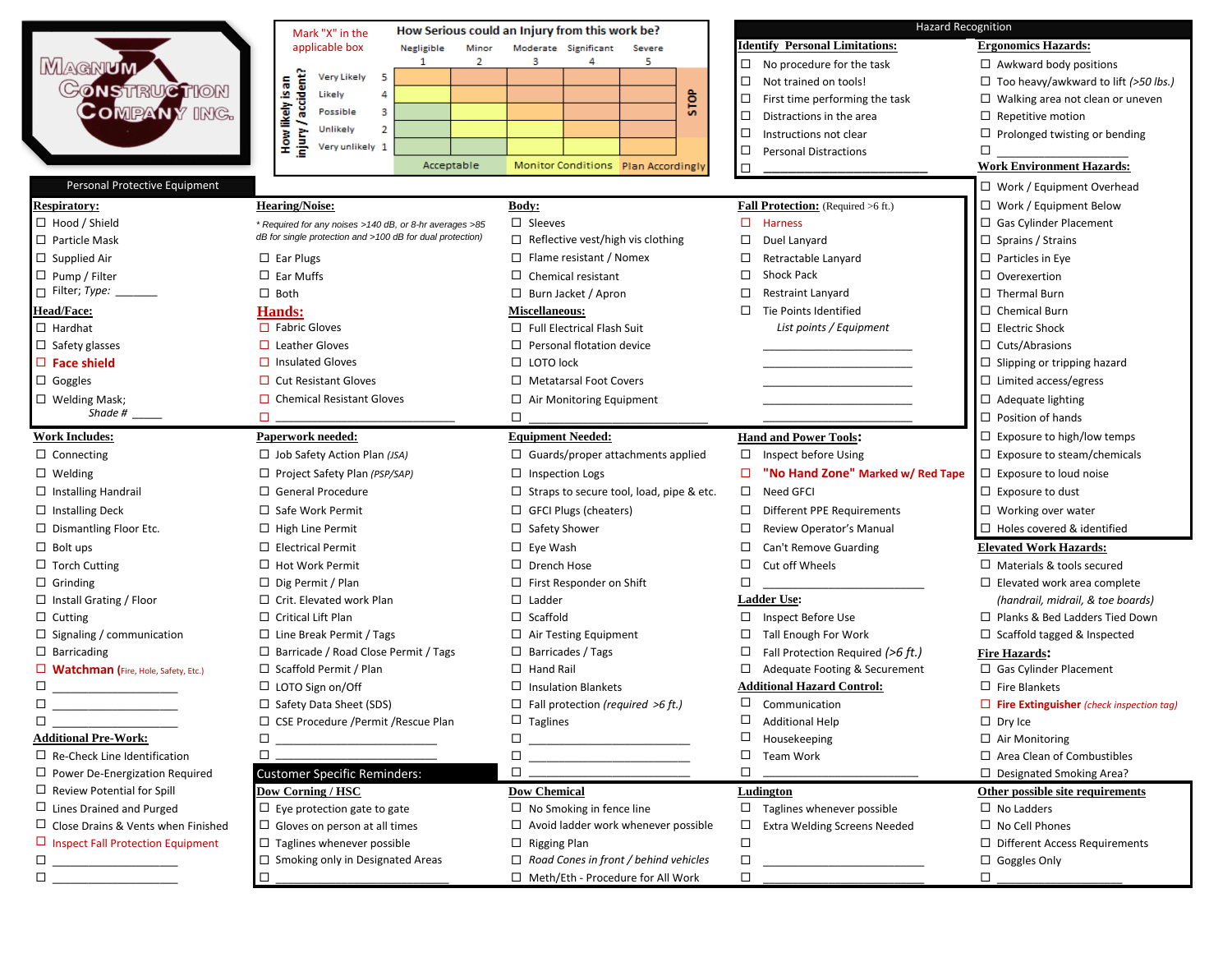|                                                         | <b>MAD-CARD</b><br><b>Make A Difference</b> |                  | Safety is a core value at Magnum Construction. The Magnum MAD card is a pre-job Safety Priming tool to be completed by the work group<br>at the start of each day/new project. Some customers will require you to keep this on your person. For small jobs (simple job scope, less than 4 employees, one<br>day or less) this card may also serve as a Job Safety Analysis (JSA).<br>$\Box$ This Card Functions as JSA<br>$\Box$ JSA is Seperate |                                |                                           |                    |  |
|---------------------------------------------------------|---------------------------------------------|------------------|--------------------------------------------------------------------------------------------------------------------------------------------------------------------------------------------------------------------------------------------------------------------------------------------------------------------------------------------------------------------------------------------------------------------------------------------------|--------------------------------|-------------------------------------------|--------------------|--|
|                                                         |                                             | Foreman:         |                                                                                                                                                                                                                                                                                                                                                                                                                                                  | Date:                          | Time:                                     | Jobsite/Customer:  |  |
|                                                         |                                             | Job Description: |                                                                                                                                                                                                                                                                                                                                                                                                                                                  |                                | Valid To: $\Box$ End of Project (< 1 Day) | Building/Location: |  |
|                                                         |                                             |                  |                                                                                                                                                                                                                                                                                                                                                                                                                                                  |                                | $\Box$ End of Dav                         |                    |  |
| Muster/Shelter Location:<br>Emergency Contact / Number: |                                             |                  |                                                                                                                                                                                                                                                                                                                                                                                                                                                  | <b>Nearest Safety Showers:</b> |                                           |                    |  |

Workers Will: Understand and will adhere to the steps, hazards, and controls for this job; Understand that performing steps out of sequence may pose hazards that have not been evaluated nor authorized; *Will contact the person who authorized work prior to continuing, if the scope of work changes or new hazards are introduced; Understand work stop authority & responsibility.*

| <b>Employee Approval</b>                                                                     |                                                                                                                 | Work Scope / Job                                       | <b>Hazards</b>                                                                      |                                               |                                                 | <b>Controls</b> |                                              |                                    |
|----------------------------------------------------------------------------------------------|-----------------------------------------------------------------------------------------------------------------|--------------------------------------------------------|-------------------------------------------------------------------------------------|-----------------------------------------------|-------------------------------------------------|-----------------|----------------------------------------------|------------------------------------|
| List All Employees working on this job                                                       | List the work employee will perform                                                                             |                                                        |                                                                                     | List Hazards Involved with work               |                                                 |                 | List Controls for Hazards                    |                                    |
| <b>Print Name</b>                                                                            |                                                                                                                 |                                                        |                                                                                     |                                               |                                                 |                 |                                              |                                    |
| Signature                                                                                    |                                                                                                                 |                                                        |                                                                                     |                                               |                                                 |                 |                                              |                                    |
|                                                                                              |                                                                                                                 |                                                        |                                                                                     |                                               |                                                 |                 |                                              |                                    |
| <b>Print Name</b><br>Signature                                                               |                                                                                                                 |                                                        |                                                                                     |                                               |                                                 |                 |                                              |                                    |
|                                                                                              |                                                                                                                 |                                                        |                                                                                     |                                               |                                                 |                 |                                              |                                    |
| <b>Print Name</b>                                                                            |                                                                                                                 |                                                        |                                                                                     |                                               |                                                 |                 |                                              |                                    |
| Signature                                                                                    |                                                                                                                 |                                                        |                                                                                     |                                               |                                                 |                 |                                              |                                    |
| <b>Print Name</b>                                                                            |                                                                                                                 |                                                        |                                                                                     |                                               |                                                 |                 |                                              |                                    |
| Signature                                                                                    |                                                                                                                 |                                                        |                                                                                     |                                               |                                                 |                 |                                              |                                    |
| <b>Print Name</b>                                                                            |                                                                                                                 |                                                        |                                                                                     |                                               |                                                 |                 |                                              |                                    |
| Signature                                                                                    |                                                                                                                 |                                                        |                                                                                     |                                               |                                                 |                 |                                              |                                    |
| <b>Print Name</b>                                                                            |                                                                                                                 |                                                        |                                                                                     |                                               |                                                 |                 |                                              |                                    |
| Signature                                                                                    |                                                                                                                 |                                                        |                                                                                     |                                               |                                                 |                 |                                              |                                    |
|                                                                                              |                                                                                                                 |                                                        | <b>Module II</b>                                                                    |                                               |                                                 |                 |                                              |                                    |
| Part I: On board Time (time between arrival and work start)                                  | <b>Part II: Non-Standard Safety Equipment</b>                                                                   |                                                        | <b>Part III: Customer Procedures:</b>                                               |                                               |                                                 |                 |                                              |                                    |
| Arrival time to site:                                                                        | List all necessary non-standard equipment for job:                                                              |                                                        | List all procedures and documents provided by Customer:<br>$\square$ Not Applicable |                                               |                                                 |                 |                                              |                                    |
| Start time of work:                                                                          | $\Box$ Hepa Fan<br>$\square$ Manlift                                                                            | $\Box$ Scaffold Build<br>$\Box$ Respiratory Protection |                                                                                     | □ Safe Work Permit<br>$\Box$ High Line Permit | $\Box$ Crit. Elevated Work<br>□ Add. Fire Watch |                 | □ LOTO Paperwork<br>$\Box$ No Burn / No Weld | $\Box$ CSE Permit<br>□ Roof Access |
| Special Circumstances for Delays:<br>(Injury, process upset, turnaround, LOPC, weather, etc) | $\square$ Fire Blanket<br>□ Gradall/Forklift<br>$\Box$ Dry Ice<br>□ Portable Wash Station<br>Others Not Listed: |                                                        |                                                                                     | Not Listed:                                   |                                                 |                 |                                              |                                    |
|                                                                                              |                                                                                                                 |                                                        |                                                                                     |                                               |                                                 |                 |                                              |                                    |
|                                                                                              |                                                                                                                 |                                                        |                                                                                     |                                               |                                                 |                 |                                              |                                    |

Authorizer (Foreman, Facility Rep, Manager, Owner) I have reviewed the steps, hazards and controls described in this JSA with all workers listed above and authorize them to perform the work. Workers are qualified (that is, or certified, as appropriate, and in full compliance with customer & regulatory training requirements) to perform this activity.